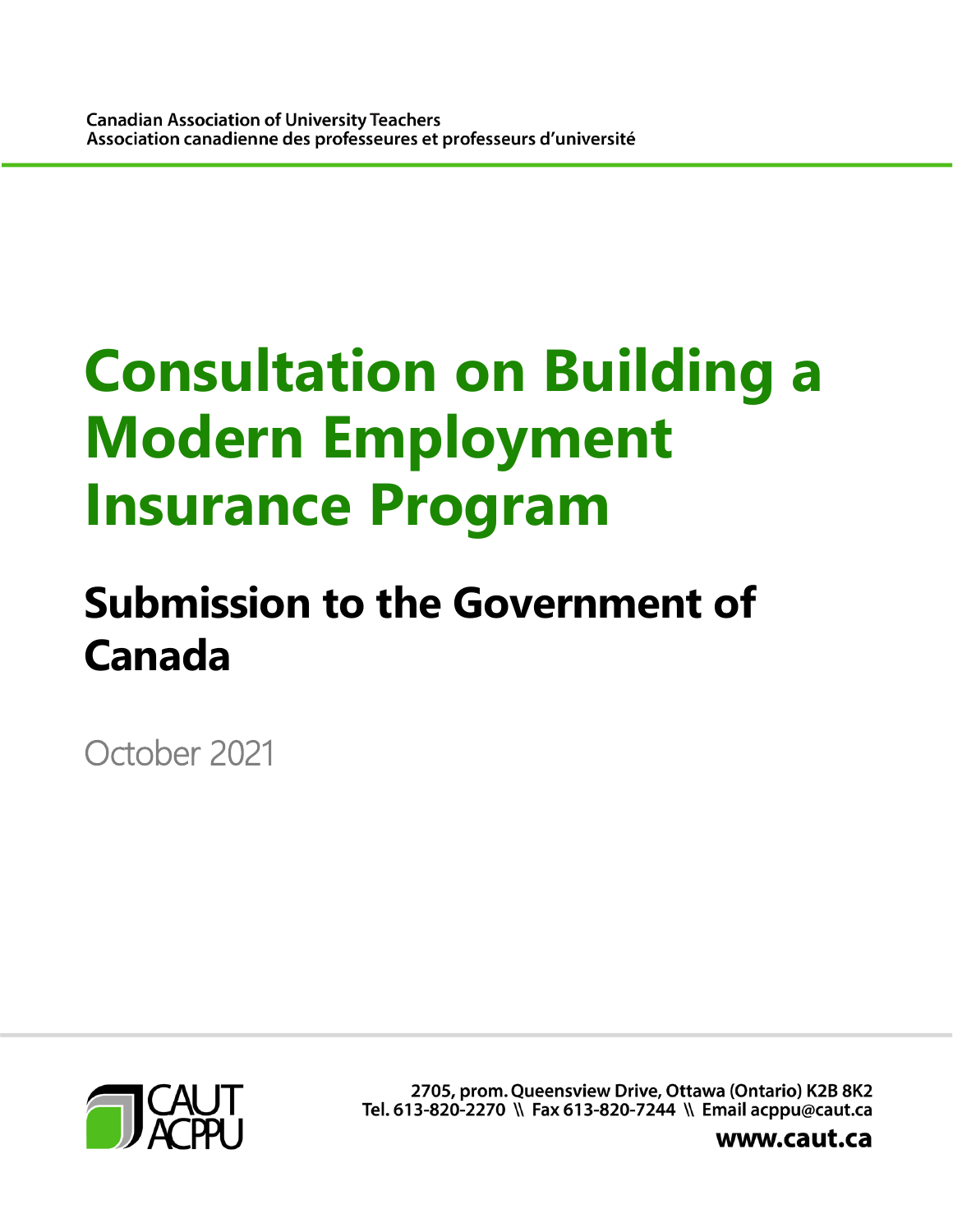**CONSULTATION ON A MODERN COPYRIGHT FRAMEWORK FOR ARTIFICIAL INTELLIGENCE & THE INTERNET OF THINGS September 2021**

The Canadian Association of University Teachers (CAUT) is the national voice of academic staff, representing the interests of 72,000 professors, academic librarians, researchers, and general staff at over 120 universities and colleges across the country. We welcome the opportunity to provide input on the federal Employment Insurance (EI) program as the government embarks on what we hope will be ambitious reform.

Our interest in the EI program is three-fold. First, at least one-third of academic staff in the country are employed on a short-term basis, many relying on EI for income support between contracts. Second, as an association representing labour and employee organizations, we stand in solidarity through our National Union of CAUT with the Canadian Labour Congress, and echo many of labour's concerns and proposals. Third, as educators, we have a specific interest in EI support for the education and training of workers.

The Employment Insurance program is essential to Canada's social safety net. Reforms and changes introduced over the last two decades have significantly reduced access to EI and penalize those who cannot secure a permanent job in their field of expertise. It is also not reflective of the rise of precarious employment. Pre-pandemic, only two in five unemployed workers were receiving EI benefits in any given month. The comprehensive review is timely and can draw on lessons learned from income support during the pandemic to ensure much wider access to a better program.

### Increasing access and support for precarious workers

At universities and colleges across Canada, an increasing number of academic staff are working in non-standard employment. Contrary to those who argue that contract academic staff (CAS) are picking up extra income on the side while studying or working elsewhere, a survey of CAS found that only one in five respondents had non-academic full-time, permanent work. A typical pattern of CAS employment is to have contracts for the fall and/or

winter terms, leaving CAS without income over the summer months.

The pandemic exacerbated job insecurity for CAS. In a [survey of academic staff](https://www.caut.ca/sites/default/files/covid_release-impacts_of_pandemic-en-final-08-19-20.pdf) undertaken in the early days of the public health crisis, those working part-time before the pandemic were more likely to be no longer working.

The changes to income support programs, including EI, during the pandemic were welcome and overdue. Moving forward, CAUT joins the Canadian Labour Congress, in calling for the following changes to improve access to better income support for displaced, seasonal and precarious workers.

#### Recommendations:

- Create a single national entrance requirement equal to the lesser of 360 hours or 12 weeks;
- Permanently remove the one week waiting period during which no benefits are payable;
- Provide a liveable minimum individual benefit;
- Increase the ceiling on insurable earnings;
- Eliminate penalties for frequent users, such as CAS who are laid off year after year when universities and colleges close or reduce course offerings over the summer period.
- Remove the disqualification for workers that are fired or quit.
- Permit access to EI during labour disputes, including during an employer lock out; and re-affirm access to EI special benefits during a labour dispute;
- Remove the 50-week limit on combined special benefits and unemployment benefits. This is particularly important for [women, who are over-represented](https://www.caut.ca/sites/default/files/caut_equity_report_2018-04final.pdf) in the precarious academic workforce and are